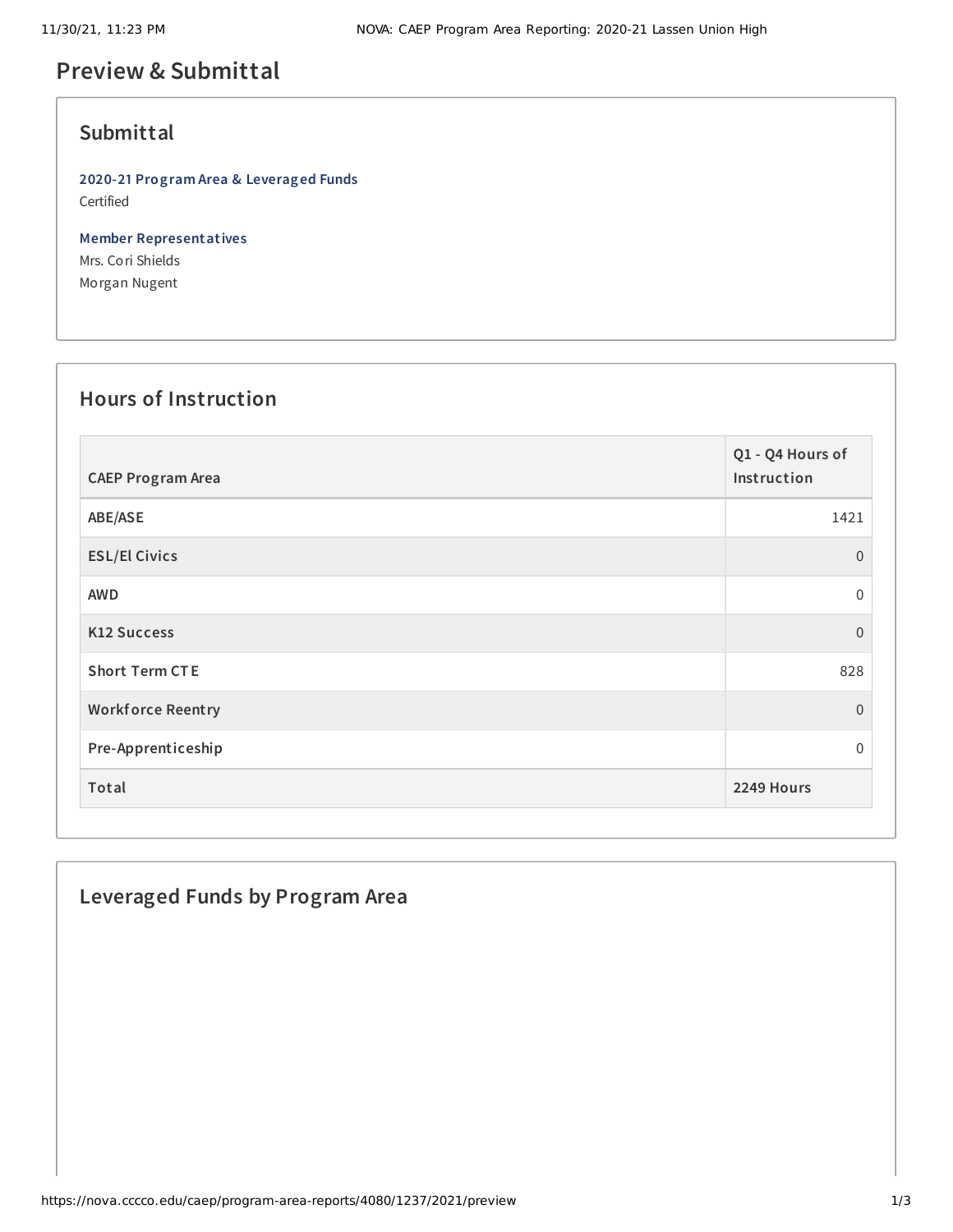11/30/21, 11:23 PM NOVA: CAEP Program Area Reporting: 2020-21 Lassen Union High

| Fund                                         | ABE/ASE  | ESL/El<br>Civics | <b>AWD</b> | K12<br><b>Success</b> | <b>Short</b><br>Term<br><b>CTE</b> | Workforce<br>Reentry | Pre-<br>Apprenticeship | Totals   |
|----------------------------------------------|----------|------------------|------------|-----------------------|------------------------------------|----------------------|------------------------|----------|
| California Adult<br><b>Education Program</b> | \$31,385 | \$0              | \$0\$      | \$0                   | \$41,394                           | \$0                  | \$0                    | \$72,779 |
| <b>CalWORKs</b>                              | \$0      | \$0              | \$0        | \$0                   | \$0                                | \$0                  | \$0                    | \$0      |
| NonCredit                                    | \$0      | \$0              | \$0        | \$0                   | \$0                                | \$0                  | \$0                    | \$0      |
| <b>Perkins</b>                               | \$0      | \$0              | \$0        | \$0                   | \$0                                | \$0                  | \$0                    | \$0      |
| <b>LCFF</b>                                  | \$0      | \$0              | \$0\$      | \$0                   | \$0                                | \$0                  | \$0                    | \$0      |
| Fees                                         | \$0      | \$0              | \$0        | \$0                   | \$0                                | \$0                  | \$0                    | \$0      |
| K12 Adult Ed Jail<br><b>Funds</b>            | \$0      | \$0              | \$0        | \$0                   | \$0                                | \$0                  | \$0                    | \$0      |
| <b>WIOA II</b>                               | \$0      | \$0              | \$0        | \$0                   | \$0                                | \$0                  | \$0                    | \$0      |
| <b>Contracted Services</b>                   | \$0      | \$0              | \$0        | \$0                   | \$0                                | \$0                  | \$0                    | \$0      |
| Totals                                       | \$31,385 | \$0              | \$0        | \$0                   | \$41,394                           | \$0                  | \$0                    | \$72,779 |

# **Certification**

**25 Lassen-Modoc Adult Education Consortium - Primary Contact**

**Carol Growdon** [cgrowdon@lassencollege.edu](mailto:cgrowdon@lassencollege.edu)

**Mitch Rosin** [mitch.rosin2@gmail.com](mailto:mitch.rosin2@gmail.com)

Appro ved by Mitch Ro sin

**11/30/2021 03:22 PM PST**